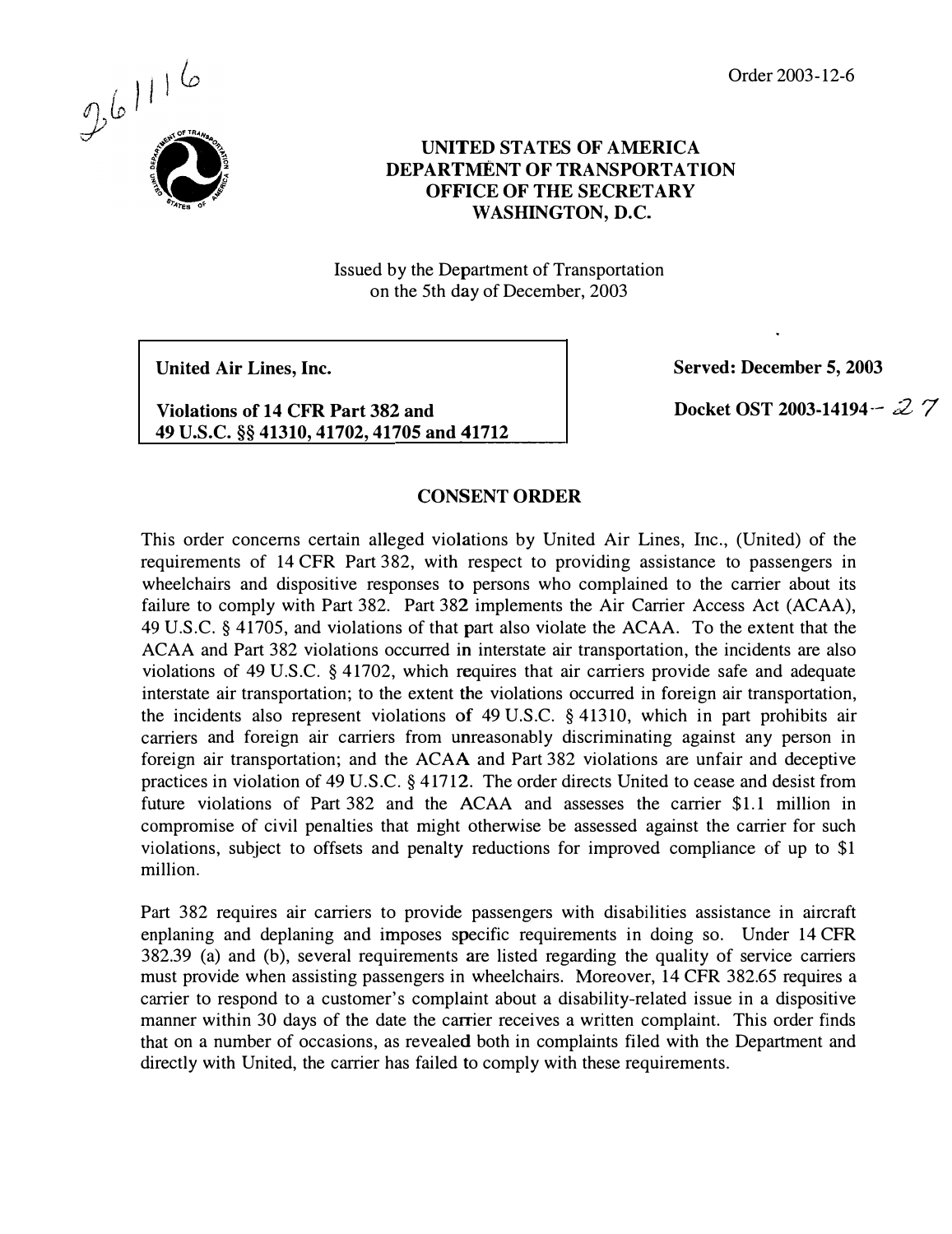The Office of Aviation Enforcement and Proceedings (Enforcement Office) investigated United's compliance with the relevant provisions of Part 382 by requesting that the carrier provide copies of all complaints it received from passengers directly since April 5, 2000, which alleged a failure to provide adequate wheelchair assistance. The Enforcement Office reviewed other similar complaints against United sent directly to the Department. The records indicated a significant number of apparent violations of section 382.39 during the pertinent time period (April 5, 2000, through September 2002). Virtually all of the complaints involved incidents occurring after April 5, 2000, the effective date of the increase in civil penalties for ACAA violations enacted by AIR  $21<sup>1</sup>$ 

A number of complaints, furthermore, appear to reflect serious deficiencies on the part of the carrier in meeting the requirements of section 382.39, including instances of prolonged delays in obtaining wheelchairs or of stranding individuals alone in wheelchairs or on board aircraft for extended periods of time. Additionally, United's complaint files indicated that in numerous instances it did not provide a written response to the complainant that complied with the requirements of section 382.65, which requires that the carrier must provide a "dispositive response" within 30 days of receipt of every disability-related complaint postmarked within 45 days of the complained of incident. An appropriate response must specifically discuss the complaint at issue, state the carrier's view of whether a violation occurred, along with an explanation of the carrier's view if no violation occurred or what corrective action was taken, if a violation is admitted. The response must also state that the complainant may refer the matter to the Department.

In response to these allegations, United maintains that, even assuming some number of the incidents described above suggest performance by United or its contractors falling short of what Part 382 requires, under the totality of the circumstances, enforcement action by the Department is unwarranted. United further maintains that, under no circumstances, could any of the incidents alleged herein constitute a violation of sections 41702, 41310 or 4 17 12 of the statute. Nonetheless, United has agreed to settle this matter because it believes its long-term financial recovery will be better secured through a negotiated settlement of the Enforcement Office's concerns, rather than protracted litigation. United believes further that the settlement it has agreed to is fully consistent with the company's long standing awareness of and sensitivity to the unique challenges faced by passengers with disabilities and will assist United to work diligently to improve the services it provides to passengers with disabilities. In maintaining that enforcement action here is unnecessary, United notes that, at its four largest airports alone, United provides wheelchair service to approximately 3,000 customers each day. United also notes that it provides assistance to more than 30,000 customers with disabilities who are not wheelchair users but travel throughout its global network. Despite a high volume of special service requests, United contends that its efforts to improve its services for persons with disabilities have resulted in a decrease in the number of disability complaints filed with the Department since 2000. In both calendar year 2001 and calendar year 2002, United had almost 50% fewer complaints filed with the Department than were

<sup>&</sup>lt;sup>1</sup> Wendell H. Ford Aviation Investment and Reform Act for the 21<sup>st</sup> Century (AIR-21; Pub. L. 106-181; 114 Stat. 61; April 5, 2000). Section 707(b) of AIR-21 amended 49 U.S.C. §4630l(a)(3) to apply a \$10,000 maximum civil penalty for each violation of the ACAA.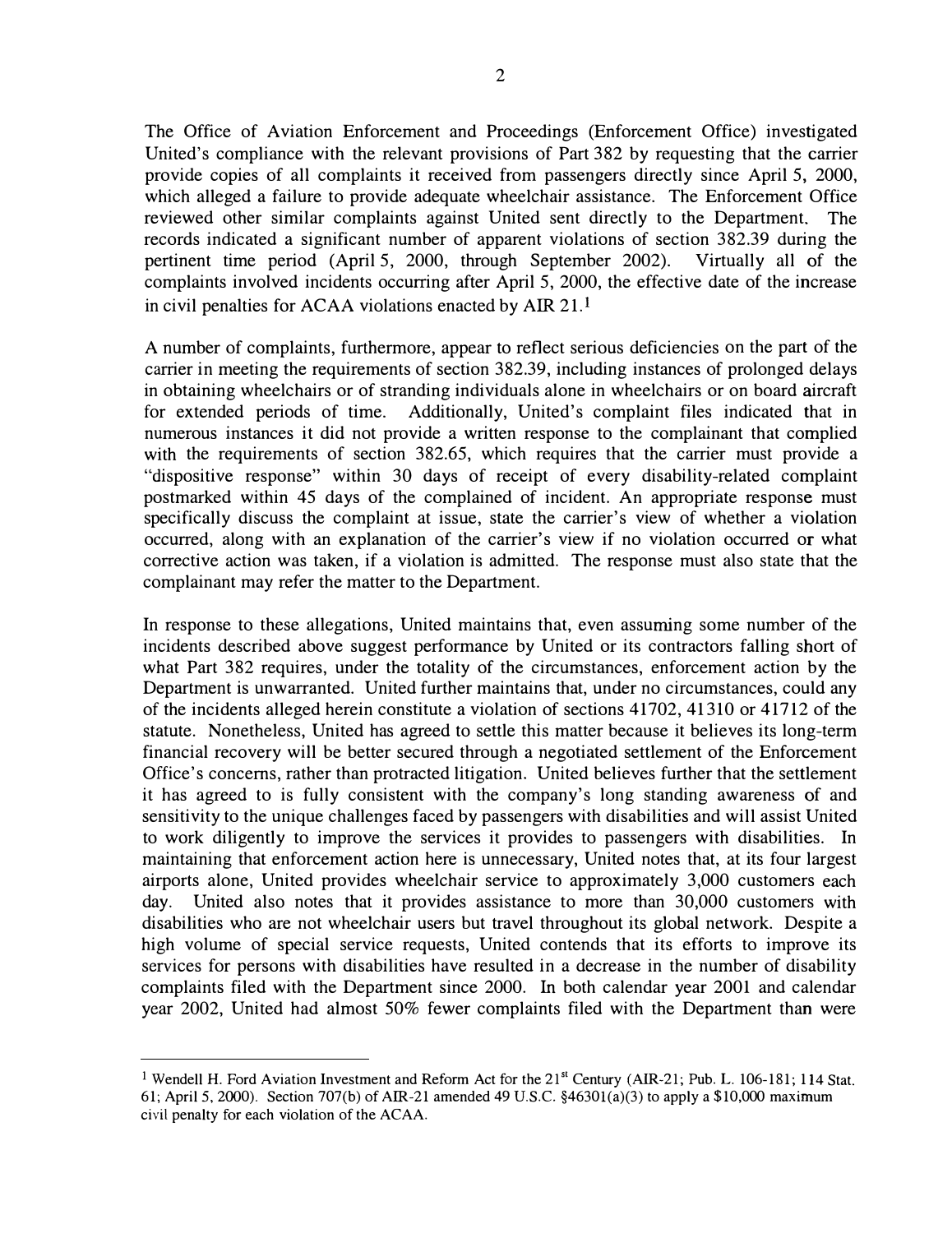filed during calendar year 2000. United further notes that year-to-date 2003 it has almost 30% fewer complaints filed with the Department than during the same period in 2002.

United further states that the provision of quality service to passengers with disabilities is a top priority at United. According to United, it was one of the first airlines to publish the implementing rules under the Air Carrier Access Act (i.e., 14 CFR Part 382) on both the Internet (united.com) and its intranet (SkyNet) websites as a quick reference for its customers and employees. In fact, United states that it had this information on its websites before the Department had it on its website. United also states that it was an active charter member of a self-directed Airline Committee on Disabilities that has expanded its scope and now includes regular working group meetings with the Air Transport Association and other interested member carriers. This group has worked collaboratively with the National Council on Disability to address issues faced by passengers with disabilities. According to United, it volunteered to be the team leader for the airlines for the first collaborative project that resulted in a new service animal guidance document which is available on United's internet website, Skynet. United indicates that it will continue to keep abreast of new initiatives and take every opportunity to work with the disability community. For example, United points out that it participated in testing the Department's Hotline for Passengers with Disability-Related Problems. United also states that it is an active participant on an Airline Panel at an annual global disabilities conference sponsored by the Society for Accessible Travel and Hospitality. Additionally, according to United, it proudly coordinates travel for large groups of disabled veterans who come from all over the country to attend annual sporting events. In sum, United strongly believes that it has compiled a firm, respectable record regarding assistance to passengers with disabilities.

We view seriously the failure by carriers to provide proper wheelchair service to passengers pursuant to 49 U.S.C. § 4 1705 and Part 382. After carefully considering all the facts in this case, including those set forth above by United, the Enforcement Office believes that enforcement action is warranted. However, the Enforcement Office believes that expenditures for certain measures United has implemented after this investigation began in 2001 and plans to implement in the future should be allowed as offsets to reduce a substantial portion of the assessed civil penalty. In order to avoid litigation and without admitting the alleged violations, United has agreed to settle these matters with the Enforcement Office and enter into this consent order to resolve the Enforcement Office's findings that United has, on numerous occasions, failed to provide adequate assistance to passengers in wheelchairs in violation of the ACAA and 14 CFR 382.39, and has failed to comply with the dispositive response requirements of 14 CFR 382.65. Additionally, while the civil penalty assessed in this consent order is for violations occurring between April 5, 2000, and December 9, 2002, this consent order will settle any and all other complaints that could be asserted against United alleging violations of 14 CFR 382.39, arising out of or relating to the provision of wheelchair service, and 14 CFR 382.65, arising out of or relating to dispositive reply and complaint resolution requirements, occurring at any time prior to the service date of this order.

The order, in addition, directs the carrier to cease and desist from similar violations in the future and assesses a civil penalty of \$1.1 million in compromise of the penalties otherwise assessable under 49 U.S.C. § 46301, subject to credit offsets of up to \$1 million and to the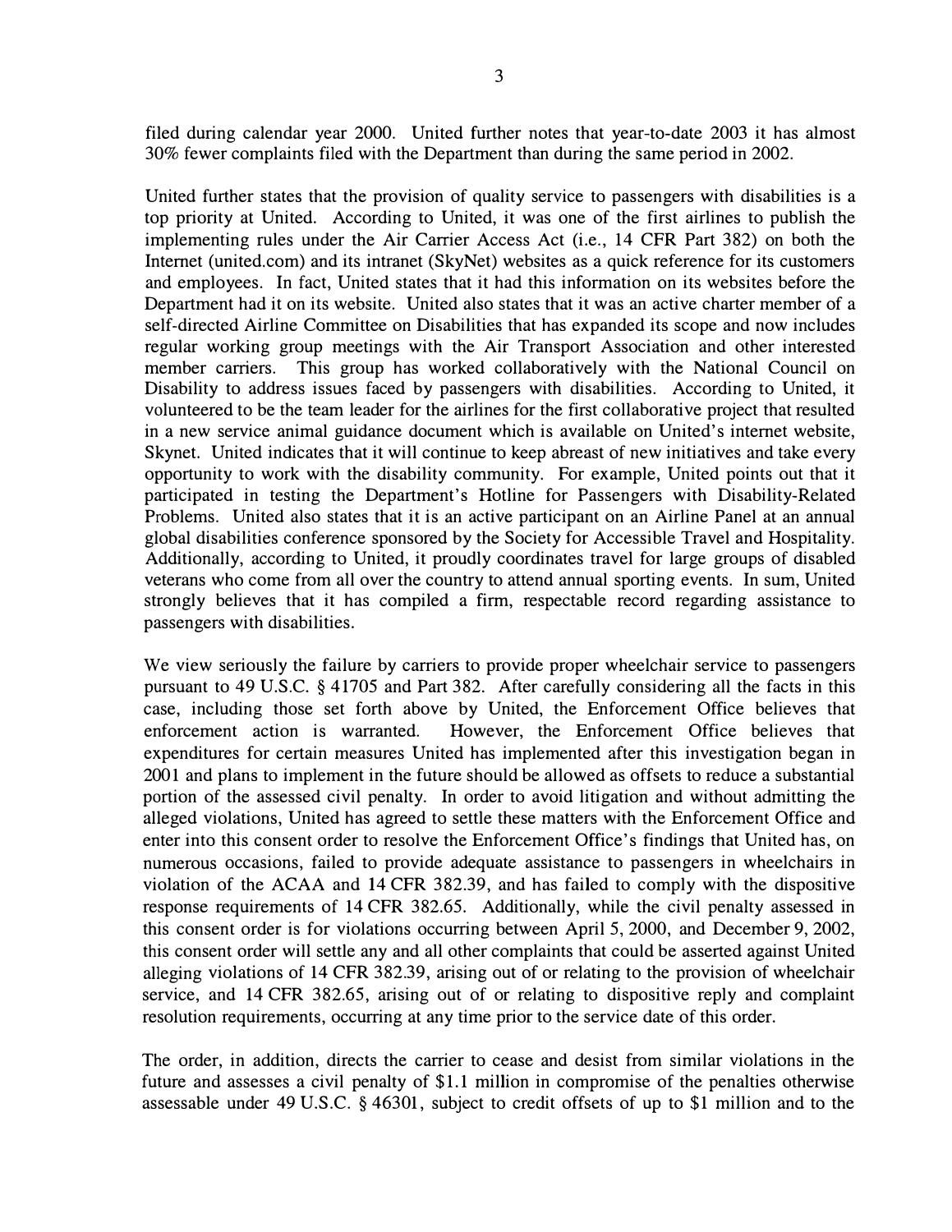payment schedule set forth below. The penalty assessment provisions of this order have been fashioned to take into account United's bankruptcy proceedings and are not a demand for payment to the extent prohibited by section 362(a) of the Bankruptcy Code. The Department filed a pre-petition proof of claim regarding this matter on June 3, 2003, with the U.S. Bankruptcy Court for the Northern District of Illinois. The Department's claim is secured by funds the Internal Revenue Service holds pursuant to the Stipulation and Agreed Order Under Fed. R. Bankr. P. 9019 Approving the Settlement of Controversy Between the Debtors and the United States of America. This agreement is without prejudice to any other right to set-off against this claim any federal debts owed to debtors by this or any other federal agency. The Department and the Enforcement Office acknowledge that they do not hold any of the trade creditors of United responsible for causing any of the violations that are subject to this order.

We believe that this consent order and the penalty that it assesses provide a strong incentive for all carriers to comply with the ACAA and 14 CFR Part 382.

This order is issued under the authority contained in 49 CFR 1.57a and 14 CFR 385. 15.

## ACCORDINGLY,

- 1. Based on the above discussion, we approve this settlement and the provisions of this order as being in the public interest;
- 2. We find that United Air Lines, Inc., on a number of occasions violated the requirements of 14 CFR 382.39 by failing to provide prompt and proper enplaning and deplaning assistance, primarily to passengers having mobility impairments;
- 3. We find that United Air Lines, Inc., on a number of occasions violated the dispositive response requirements of 14 CFR 382.65 in connection with the violations described in ordering paragraph 2;
- 4. We find that United Air Lines, Inc., in the instances described in ordering paragraphs 2 and 3 violated the Air Carrier Access Act, 49 U.S.C. § 4 1705;
- 5. We find that, to the extent that the instances described in ordering paragraphs 2 and 3 occurred in foreign air transportation, United Air Lines, Inc., violated 49 U.S.C. § 41310;
- 6. We find that, to the extent that the instances described in ordering paragraphs 2 and 3 occurred in interstate air transportation, United Air Lines, Inc., violated 49 U.S.C. § 41702;
- 7. We find that the violations described in ordering paragraphs 2 and 3 involved unfair and deceptive practices and thereby violated 49 U.S.C. § 41712;
- 8. We order United Air Lines, Inc., and its successors and assigns to cease and desist from further violations of 14 CFR Part 382 and 49 U.S.C. §§ 41310, 41702, 41705 and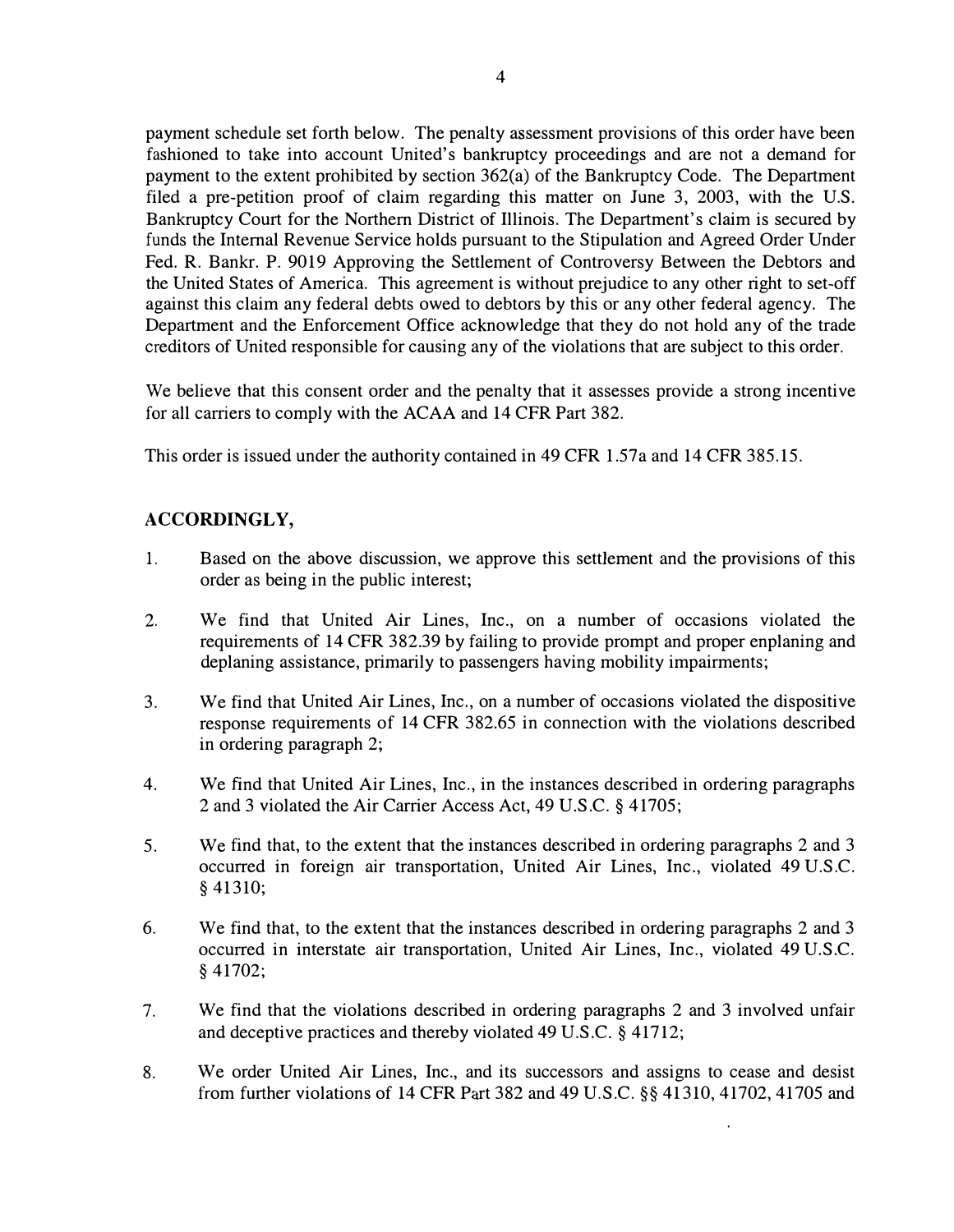417 12 by engaging in the conduct described in ordering paragraphs 2 through 7;

- 9. United Air Lines, Inc., is assessed a civil penalty in the amount of \$1.1 million in compromise of the civil penalties that might otherwise be assessed by the Department of Transportation for the violations occurring prior to December 9, 2002, as found in ordering paragraphs 2 through 7 of this order. The Department of Transportation shall have an allowed, prepetition claim against United Air Lines, Inc., in the amount of \$1.1 million.
- 10. The civil penalty assessed in ordering paragraph 9 shall be satisfied in the following manner:
	- a. Within fifteen days of the service date of this order, United Air Lines, Inc., shall file a motion in the United States Bankruptcy Court for the Northern District of Illinois seeking relief from the automatic stay to allow the United States to set off \$ 100,000 held by the Internal Revenue Service pursuant to Paragraph 1 of the Stipulation and Agreed Order Under Fed. R. Bankr. P. 9019 Approving the Settlement of Controversy Between the Debtors and the United States of America (Stipulation and Agreed Order), against \$100,000 of the amount owed the Department of Transportation pursuant to ordering paragraph 9. If United Air Lines, Inc., fails to file the required motion or if United Air Lines, Inc., is unable to obtain a final, unappealable order allowing setoff within 90 days of the service date of this order, the Department of Transportation may, in its discretion, declare this order null and void. The Department of Transportation has filed a proof of claim in the United Air Lines, Inc., bankruptcy proceeding, designated as Claim No. 42439 (the "DOT Claim"). Once United Air Lines, Inc., obtains a final, unappealable order allowing setoff, the DOT Claim shall be deemed to be amended to claim \$ 1, 100,000.00.
	- b. In recognition of expenditures United Air Lines, Inc., has made to improve its quality of service to air travelers with disabilities above what is required by 14 CFR Part 382 since the initiation of the investigation giving rise to this order, \$ 150,000 of the allowed claim of the Department of Transportation set forth in ordering paragraph 9 shall be deemed satisfied upon completion of the setoff identified in subparagraph  $10(a)$ . This amount shall not be deemed satisfied unless the setoff identified in subparagraph 10(a) is effectuated. Upon the effectuation of the setoff referred to above, the DOT Claim shall be deemed to be amended to claim \$850,000.00.
	- c. United Air Lines, Inc., shall make the expenditures described in ordering paragraphs 11 and 12, below, to improve its quality of service to air travelers with disabilities.<sup>2</sup> United Air Lines, Inc., shall further document its expenditures in the manner described in ordering paragraphs 11 and 12, below.

<sup>2</sup> United Air Lines, Inc., and the Department of Transportation acknowledge that the commitments agreed to in ordering paragraphs 11 and 12 are not expressly required by the text of 14 CFR Part 382.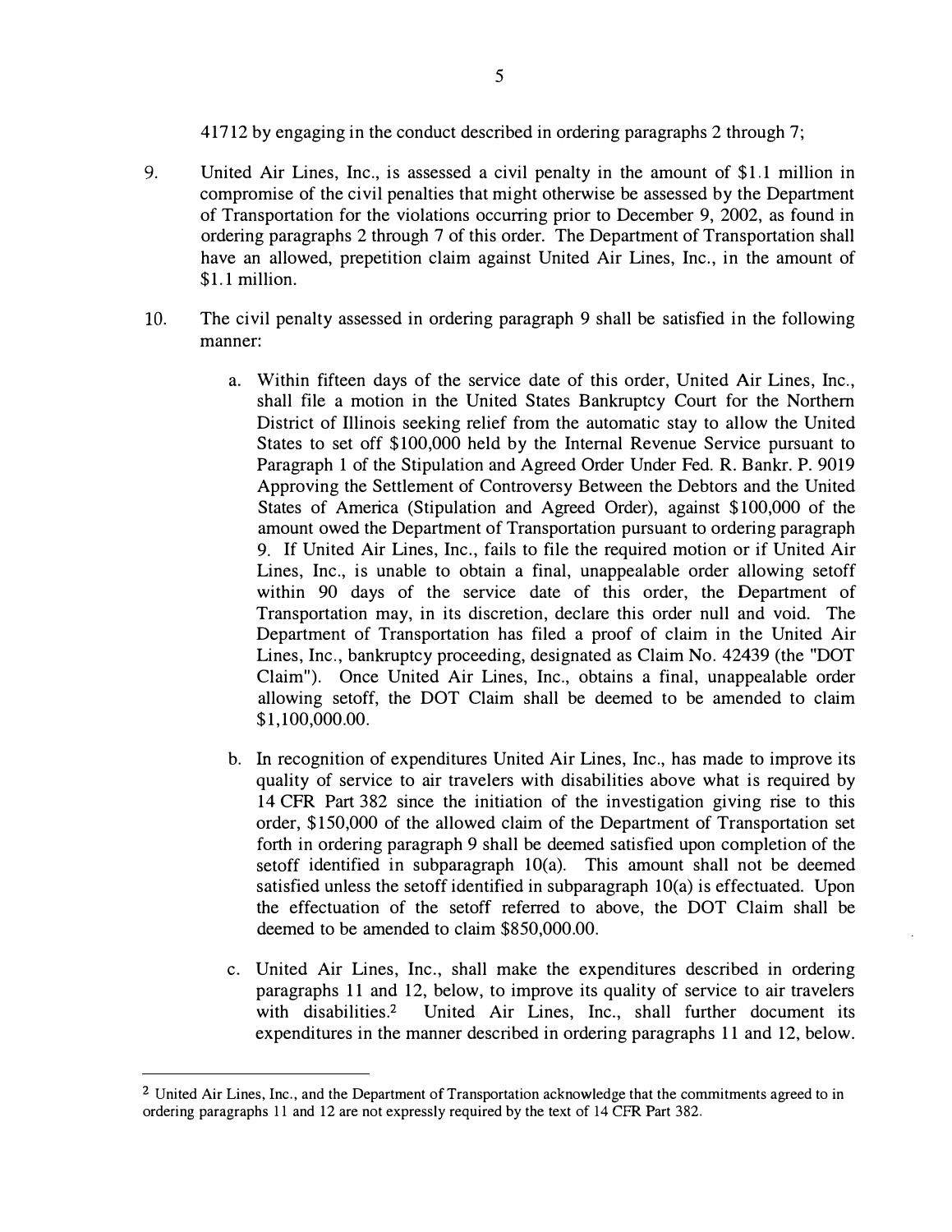Thirty six months after the service date of this order, the remaining \$850,000 of the allowed claim of the Department of Transportation set forth in ordering paragraph 9 shall be deemed satisfied if United Air Lines, Inc., has made and documented the expenditures described in ordering paragraphs 11 and 12, below. Upon the satisfaction of the claim referred to above, the DOT Claim shall be deemed to be expunged. If the satisfaction of the claim referred to above does not occur, the Department of Transportation shall have an Allowed Administrative Claim for \$850,000.00, payable in accordance with United Air Lines, Inc.'s plan for reorganization.

- 11. The improvements shall, in part, consist of the hiring of specialized supervisory personnel for wheelchair service personnel at the following United Air Lines, Inc.'s hubs: Chicago (ORD), Denver (DEN), Dulles (IAD), and San Francisco (SFO). United Air Lines, Inc., shall have up to 36 months to make this improvement. Within 12 months of the service date of this order, and every 12 months thereafter for two subsequent years, United Air Lines, Inc., shall submit:
	- a. a statement, with supporting documentation, showing the total expenditures for specialized supervisory personnel for wheelchair service personnel at United Air Lines, Inc.'s four hubs;
	- b. a detailed explanation of the method used by United Air Lines, Inc., to determine the total expenditures on specialized supervisory personnel at United Air Lines, Inc.'s four hubs; and
	- c. a sworn and certified statement from an appropriate company official, demonstrating that the total expenditures were properly expended;
- 12. The improvements shall also consist, in part, of the purchase of or contracting for communication devices, such as, but not limited to, Nextel phones, to be used by wheelchair service personnel at United Air Lines, Inc.'s four hubs. United Air Lines, Inc., shall have up to 24 months to make this improvement. Within 12 months of the service date of this order, and 12 months thereafter, United Air Lines, Inc., shall submit:
	- a. a statement, with supporting documentation, showing the total expenditures for the communication devices;
	- b. a detailed explanation of the method used by United Air Lines, Inc., to determine the total expenditures on the communication devices; and
	- c. a sworn and certified statement from an appropriate company official, demonstrating that the total expenditures were properly expended;
- 13. The above described improvements may be amended with the approval of the Enforcement Office. If United Air Lines, Inc., intends to seek a change in the type of improvement made, it must notify and obtain approval from the Enforcement Office